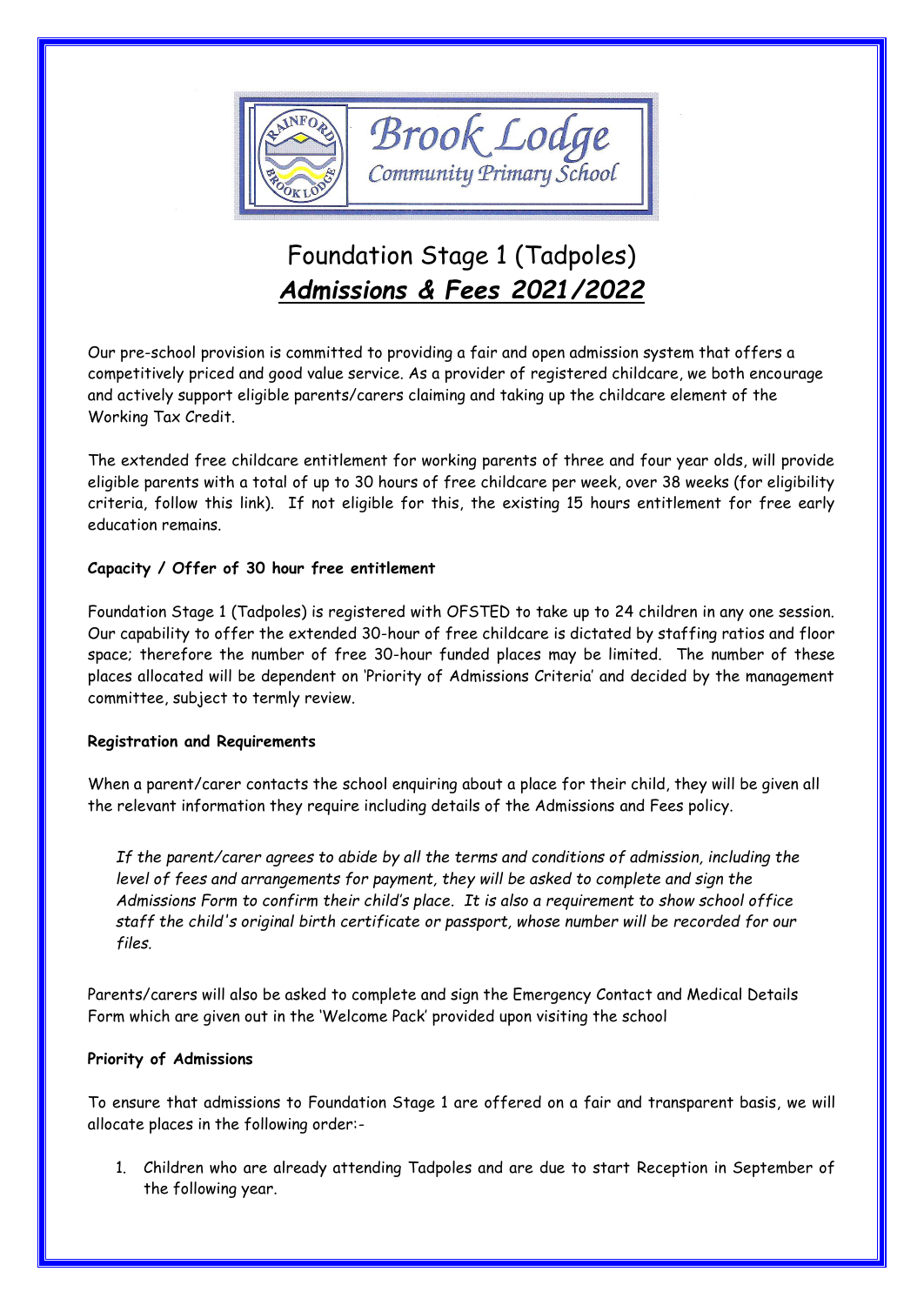- 2. Children who are not already attending Tadpoles who are due to start Reception in September of the following year.
- 3. Children who have siblings at our school.
- 4. The distance lived from our school.
- 5. If places still remain after these allocations, they will offered on a first come, first served basis to children aged 3+ who do not fall into the above categories.

**This does not guarantee entrance into Brook Lodge CP School as this is processed through the Local Authority. Application for admissions is completed on-line via the Local Authority.** 

From the spring half term break parents/guardians of children aged 3+, currently attending our Tadpoles, will be required to complete an application form stating their requirements for the following academic year and return it to school before the Easter holidays at the very latest.

Parents/guardians who would like their child to attend our pre-school group will be invited to a meeting in April, to learn more about Tadpoles. Following this, they will be required to complete an application form stating the sessions that they would like their child to attend and return it to school.

## **Offering Your Child a Place and Acceptance**

Following contact with school, all parents/guardians will be informed by letter as to whether or not their child has been allocated a place, and of the sessions that their child has been allocated. Parents are able to request sessions times; school then provide a provisional offer, which is signed by parents and returned to school, within a specified time frame (usually two weeks)

We do not discriminate against any child on the grounds of sex, race, religion, colour or creed.

### **Fees**

The school understands that the cost of registered childcare may seem expensive to a parent/carer. However, providing a high quality, safe and stimulating service for children is not cheap and to ensure the continued high standards and sustainability of Tadpoles, it must ask that parents/carers respect its policy in respect of fees.

• The level of fees will be set by the Management Committee and reviewed annually in the light of the Club's financial position, its future strategic plans and any other broader economic or social considerations deemed relevant.

• Parents will receive an invoice at the beginning of each half term, breaking down any fees incurred.

• The school will be sympathetic to requests for daily payment. Parents/carers wishing to negotiate this or any other alteration to the standard fees policy should arrange a meeting with the Schools Office Manager at the earliest possible opportunity.

• If the fees are not paid on time, the school office will notify the parent/carer in writing and request payment at the earliest possible opportunity.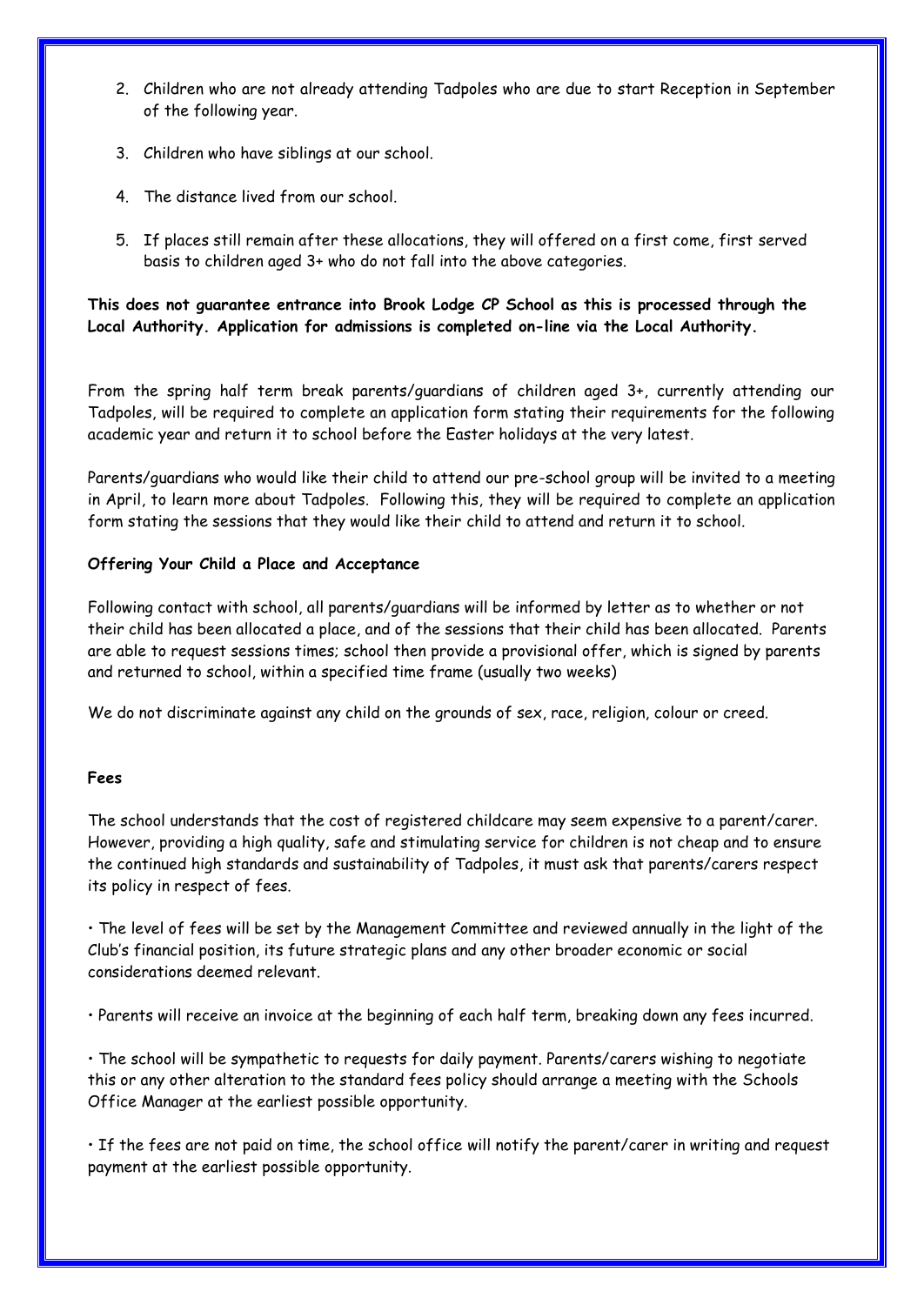• The school has the right to issue a formal warning to the parent/carer and inform them that continued late payment will result in their child's place at the Club being forfeited. This will not affect funded sessions, however additional and /or wraparound will be.

• If fees are paid persistently late or not at all with no explanation, the school will be forced to terminate the child's place. Under exceptional circumstances, the school may agree to allow the child to continue attending the Club for the remainder of that week.

• If the child is not picked up at 14:50 and remains in school for wraparound then the school reserve the right to charge for the wraparound fees that would have been incurred. This will be £3.20.

• Parents/carers are encouraged to speak to a member of staff or the Office Manager if they have any query about the fees policy, or if, for any reason, they are likely to have difficulty in making a payment on time. Parents/carers are strongly advised to arrange a meeting at the earliest possible opportunity, to avoid jeopardising their child's place at Tadpoles.

A healthy snack is provided to children at a small additional cost.

**Please Note; Payments for extra sessions/wraparound still need to be paid if a child is absent from Tadpoles due to illness or holidays.**

#### **Changes to fee paying sessions**

Foundation Stage 1 requires you to give written notice, half a term in advance, of any intent to terminate attendance or to make any alterations to sessions that are not Government funded, unless in exceptional circumstances. If half a terms notice is not given for any alteration you will be required to pay for your original sessions; this includes sessions for September with half terms notice being 31<sup>st</sup> May.

### **Waiting List**

When all places have been allocated a waiting list will be made for any additional children. Where a space subsequently becomes available this will be advertised to all on the waiting list by email or telephone where no email address has been given. Anybody interested in the sessions offered should inform the school by the date specified in the email or telephone message. Places will then be allocated according to the date on the original registration form received by the school.

#### **Appeal**

If a place or requested sessions are unavailable, parents have the right of appeal to the Full Governing Body. Parents will need to write to the Full Governing Body detailing their reasons for appealing against the decision. A Copy of the appeals process is available from the school office.

> Updated November 2021